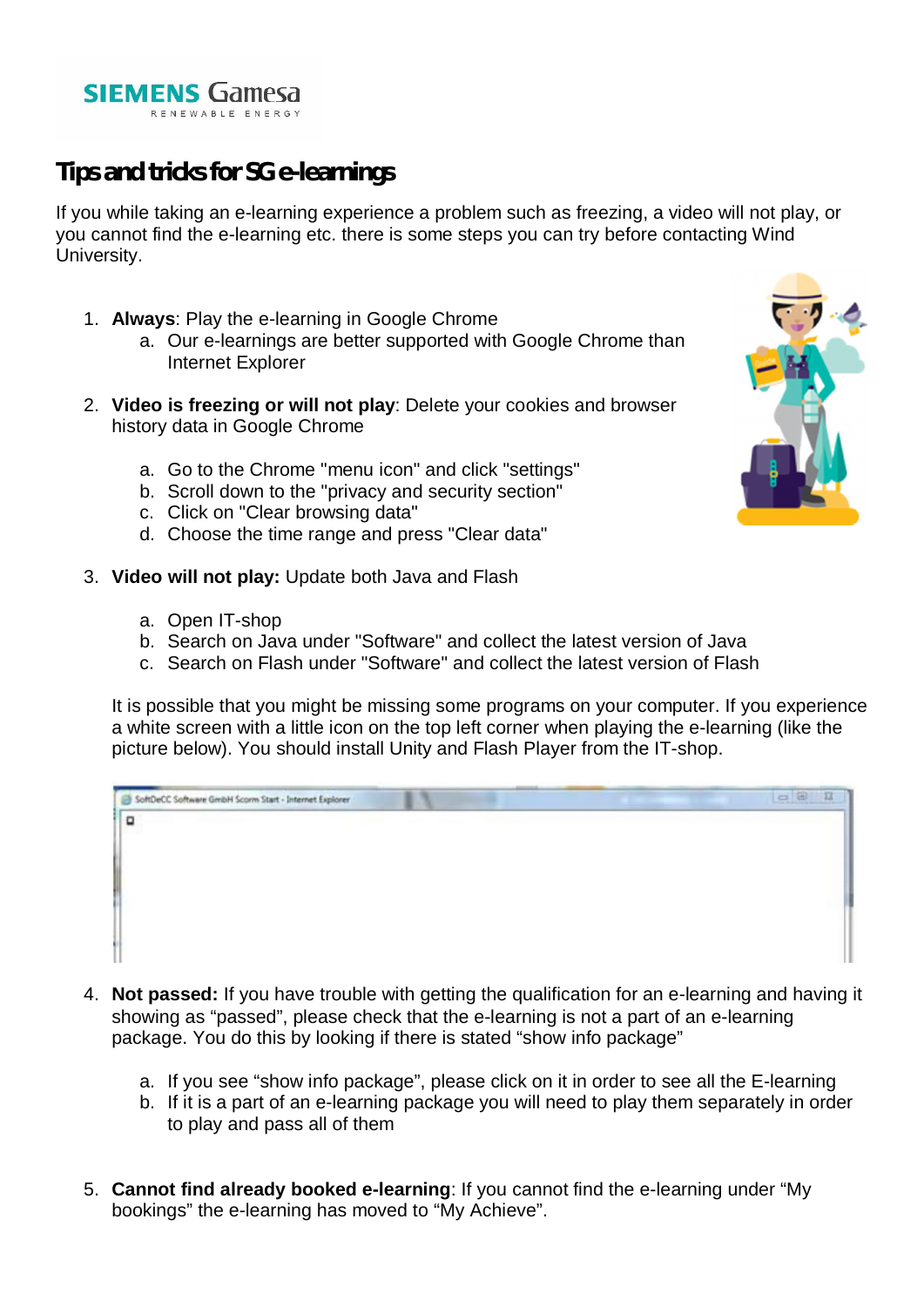After approx. 1 month the e-learning will automatically move to "My Archive" if you haven't completed it. If you complete it within one month the e-learning will automatically be moved to "My Achieve" after completion.

**6. Error when typing in email and password when trying to play an e-learning:** When you are prompted to type in email and password when trying to play an e-learning and the below message pop up:

|              | A https://elearning-product-trainin p - A C e-learning Plattform<br>$\times$ | 价 大 德 |
|--------------|------------------------------------------------------------------------------|-------|
| Edit<br>File | View<br>Favorites Tools Help                                                 |       |
|              | We could not verify your request. Your data is not correct.                  |       |
|              |                                                                              |       |
|              | Please enter your email address and your password:                           |       |
|              | Email address lyubomir.ivanov@siemens.com                                    |       |
|              |                                                                              |       |
| Password     |                                                                              |       |
| Language     | ○ german <b> </b> english                                                    |       |
|              |                                                                              |       |
|              | Login                                                                        |       |
|              |                                                                              |       |
|              |                                                                              |       |
|              | @ Siemens AG 2001, D-80312 Munich                                            |       |
|              |                                                                              |       |

a. Your windows login will not work, and you will have to change your password to the SG Training Web – You do following: Go to "My Settings" and "Edit password"

|                    | My Bookings My Archive My Training Profiles My Certificates My Settings | My Group Account             | ★ 且 回                                               |
|--------------------|-------------------------------------------------------------------------|------------------------------|-----------------------------------------------------|
| <b>My Settings</b> |                                                                         |                              | My SWP Training Center                              |
|                    |                                                                         |                              | > My Bookings                                       |
|                    | This data is taken from the SCD - If incorrect, please change in SCD    |                              | > My Archive                                        |
|                    |                                                                         |                              | > My Training Profiles                              |
| About you          |                                                                         |                              | > My Certificates                                   |
| Name:              | Mr. Lyubomir Ivanov                                                     |                              | My Settings                                         |
| Company:           | <b>SWP</b>                                                              |                              | > My Group Account                                  |
| Department:        | WP QM&EHS BE WU CEM                                                     |                              |                                                     |
| Street number:     | Borupvej 16<br><b>BDKB</b>                                              |                              | <b>General Information</b>                          |
| Zip/City           | 7330 Brande                                                             |                              | > Wind-specific Trainings                           |
| Country:           | Denmark                                                                 |                              | > Last Minute Training                              |
| Phone:             | $+45()$                                                                 |                              | > Training Search                                   |
| Home:              | $\mathbf{0}$                                                            | Add/Change Home Phone Number |                                                     |
| Birthday:          |                                                                         |                              | <b>WP News</b>                                      |
| <b>Superior</b>    |                                                                         |                              | Access to training records of groups                |
| Name:              | Mr. Jens Pugerup Kiaerskou                                              |                              | SWP TrainingWeb offers the possibility to see       |
| Department:        | WP QM&EHS BE WU CEM                                                     |                              | certficates as well as booked & achieved courses of |
| Address:           | Borupvej 16                                                             |                              | your target group. Apply for a Group Account        |
|                    | 7330 - Brande                                                           |                              | AMU Information                                     |
|                    | Denmark                                                                 |                              | For information on attending AMU courses please go  |
| Phone:             | $+450$                                                                  |                              | here (Only in Danish). AMU FAQ                      |
| Bookingcontact     |                                                                         |                              |                                                     |
| Name:              | Mr. Lyubomir Ivanov                                                     |                              | Links                                               |
| Department:        | WP QM&EHS BE WU CEM                                                     |                              | <b>TH</b> Link 1                                    |
| Addressive         | Borupvej 16 BDK B                                                       |                              | For Link 2                                          |
|                    | 7330 - Brande<br>Denmark                                                |                              |                                                     |
| Phone:             | $+450$                                                                  |                              |                                                     |
|                    |                                                                         |                              |                                                     |
| myTraining login   |                                                                         |                              |                                                     |
| e-mail:            | lyubomir.ivanov@siemens.com                                             |                              |                                                     |